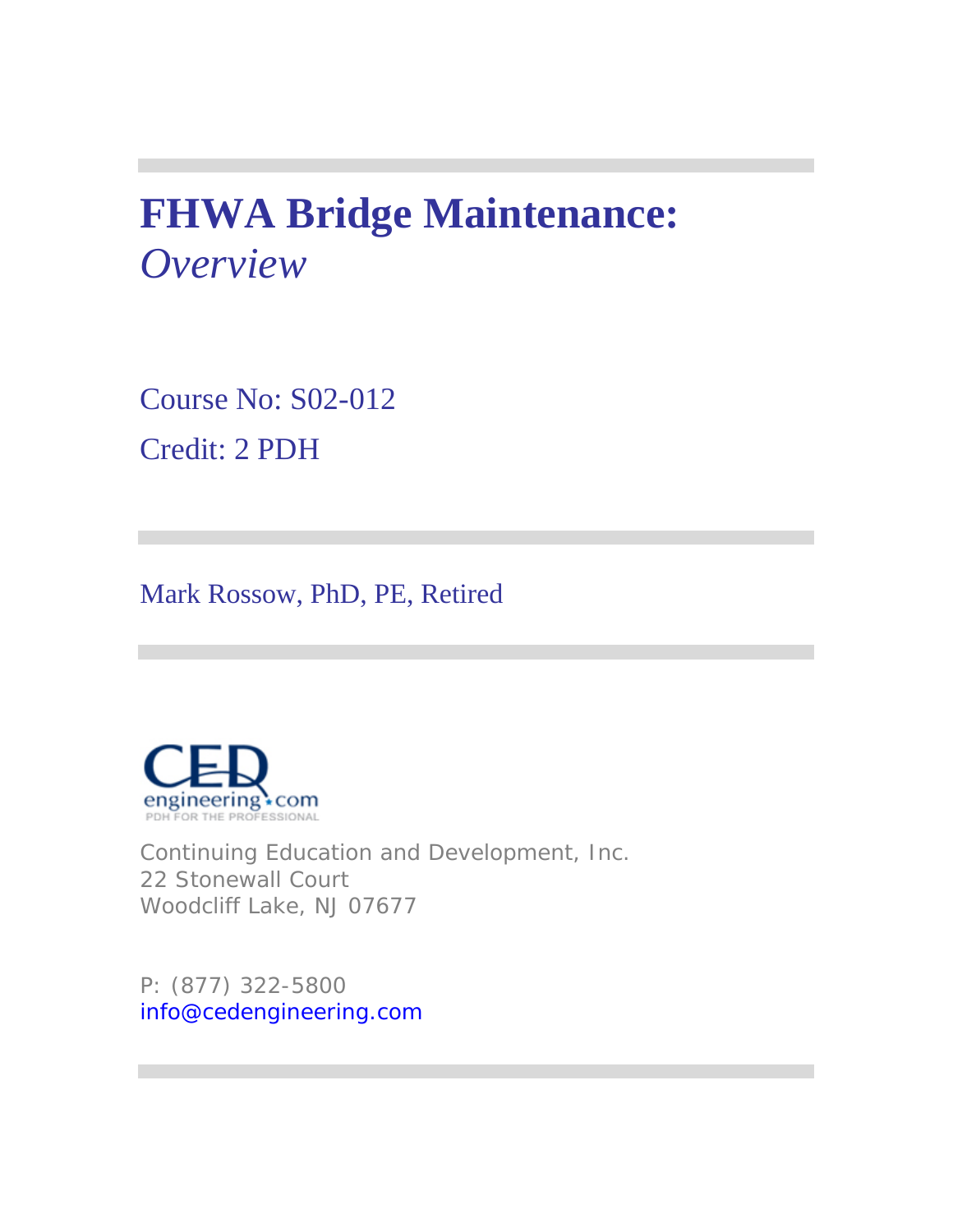# **I. INTRODUCTION**

This reference manual was developed by Wilbur Smith Associates as part of a training course that is presented on behalf of the Federal Highway Administration. It is an update of the manuals and courses that were developed and presented by Wilbur Smith Associates in 1983 through 2000.

## **A. OBJECTIVES**

## **EFFECTIVE MAINTENANCE AND REPAIR PROCEDURES**

One objective of the training is to provide instructions for performing a wide range of useful and effective bridge maintenance and repair procedures. These procedures have been collected from transportation agencies nationwide and can be used in part or as concepts that can be adapted and expanded to provide solutions to specific bridge problems.

These procedures are not intended to override existing agency guidelines or policy, but are to be used as a source of information when the need arises. They are not intended as a substitute for consulting an engineer with the appropriate qualifications to determine the proper repair method. For example, a structural engineer should be consulted if the repair involves a structural member.

## **OVERVIEW OF GENERAL MANAGEMENT TECHNIQUES**

The second objective of the training is to provide an overview of general management techniques useful to a bridge maintenance supervisor/technician, such as planning, scheduling, monitoring and reporting work. The objective is not only to acquaint the participant with techniques needed as a supervisor/technician, but also to include the needs of middle and upper management to provide an understanding of why reports and documentation are important.

# **IMPROVE TRAFFIC CONTROL, WORK SITE SAFETY AND AGENCY LIABILITY**

The third objective is to improve work site safety for the bridge maintenance worker and the public, which will also reduce exposure of the agency to liability. Most maintenance workers are exposed to a large number of training and reinforcement programs related to work site safety and the use of traffic control devices. This course is not intended to duplicate that training. It focuses, instead, on the responsibility of the supervisor to ensure that the work site is in compliance with federal, state and local requirements related to the safety of the bridge crew and the public.

## **OVERVIEW OF BRIDGE MANAGEMENT SYSTEMS**

The final objective is to improve participants' understanding of a Bridge Management System (BMS), its purpose, how it works, and how it can help the bridge maintenance worker do a better job. Most state DOTs are implementing, or have implemented, a BMS. Many incorporate the Pontis software developed under the sponsorship of the FHWA. Bridge maintenance crews are required to provide information such as maintenance activities, repair procedures, and costs for inclusion in the BMS database. This information can be used to refine costs and performance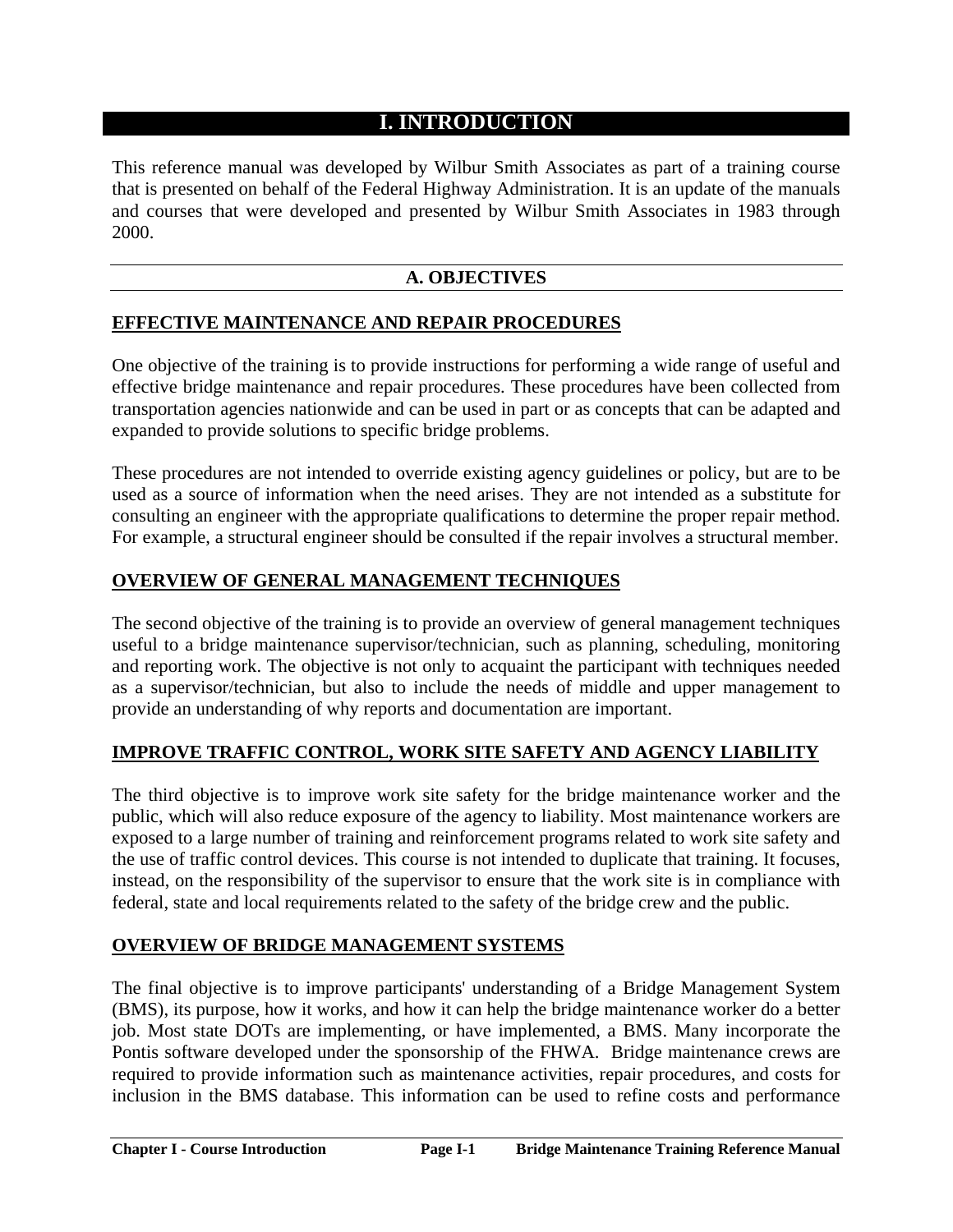standards, which are used to develop future estimates and schedules. In addition, the BMS can provide Bridge Maintenance Crews with information on maintenance needs and maintenance history to assist in scheduling work.

# **B. WHAT IS BRIDGE MAINTENANCE?**

# **DEFINITION**

The generally accepted definition of maintenance is work that is performed to keep a facility in its current condition. Some agencies also may include work that is performed to restore the facility to good condition; however, this may be called rehabilitation rather than maintenance work.

Transportation agencies may have a working definition of maintenance work performed by the agency that is based on who performs the work or how it is funded. These definitions have evolved for the following reasons:

- Traditionally, the federal government has not participated in the funding of maintenance activities.
- Private contractors have been successful in some states at getting legislation or agency policy adopted to restrict DOT maintenance crews from performing work that exceeds a certain cost.
- Some agency maintenance crews do not have the skills or equipment to perform complex work.

Since the target participant is a bridge maintenance supervisor/technician from a state transportation agency, this course will use a broad definition of bridge maintenance that includes the different activities performed by state bridge maintenance crews nationwide. It is understood that to some participants these activities may not be considered maintenance.

# **TRADITIONAL APPROACH**

The traditional approach to bridge maintenance has been that bridges were built and then deferred until they became obsolete or the road was upgraded or relocated. Bridge maintenance was performed as a part of roadway maintenance with minimum attention and resources.

Large traffic volumes, heavier loads, and the use of deicing chemicals have accelerated bridge deterioration in recent years. Bridges are now deteriorating faster than they are being repaired or maintained. Agencies have recognized the fact that the tremendous investment in existing bridges has to be preserved. Bridges are critical links in our transportation system and states cannot afford to replace them at the rate at which they are deteriorating.

# **FUNDING / PRIORITY**

Rarely does a state have all the funds that are needed by each department or agency within the government to provide the level of service that they consider necessary to do their job.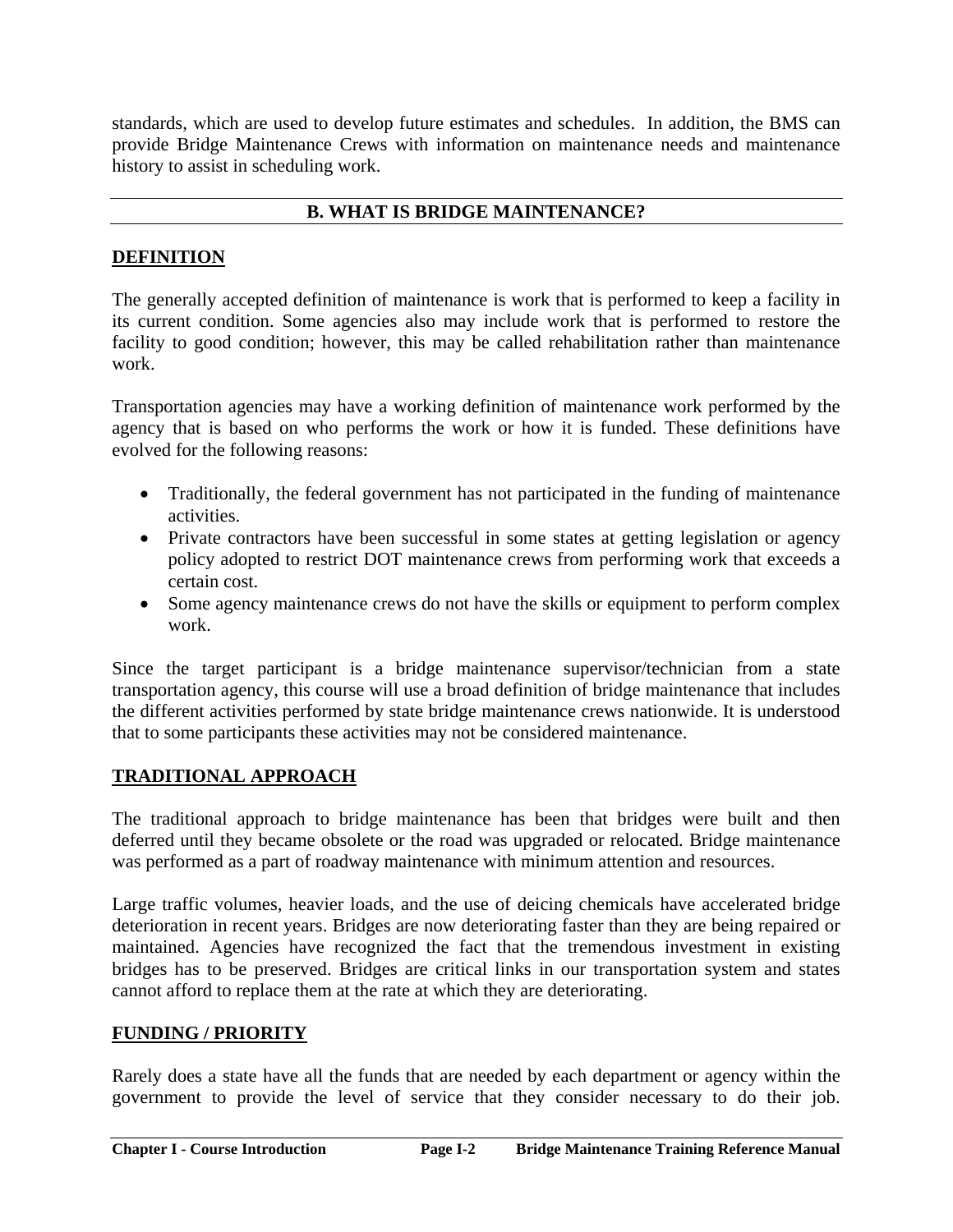Therefore, agencies within the state are competing for funds. This competition extends down the line to units within the agency. The maintenance unit has not always received their fair share of the funds because the importance of maintenance has not always been understood.

Maintenance funding is often based on the amount that was allocated in previous years. When maintenance is neglected or budgets are cut and maintenance is deferred, the level of funding is carried forward. The results of proper maintenance are difficult to see and measure in the short term.

When bridge maintenance is grouped together with highway maintenance it may be competing with activities, such as mowing or paving, that have a greater immediate impact on the taxpayer or voter. Bridge maintenance is more expensive per mile and it is often not visible to the motorist.

# **THE IMPORTANCE OF PREVENTIVE MAINTENANCE**

Studies discussed in Chapter IV have convincingly shown that appropriate bridge maintenance activities, performed at the proper time, are cost effective. Studies have also shown that it costs less to maintain bridges in a good condition than to maintain them in a poor condition. Therefore, preventive maintenance is cost effective and deferring maintenance results in increased costs over the life of the structure. Exhibit I.1 demonstrates the typical relationship between cost and timeliness regarding maintenance of transportation systems.



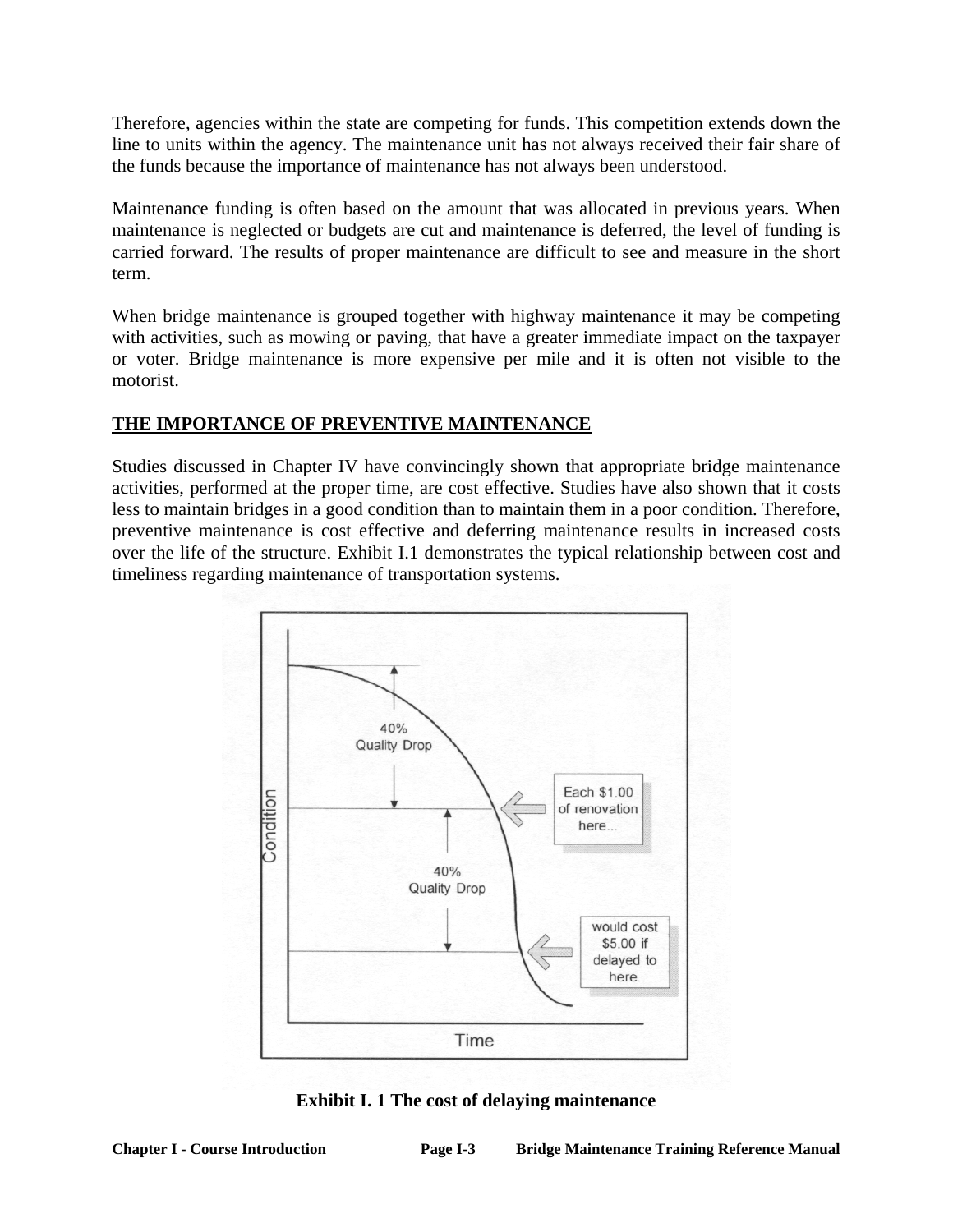# **C. DOT ORGANIZATION**

The location of the bridge maintenance group within the DOT organizational structure may also influence the priority and funding that bridge maintenance receives. The structure of the bridge maintenance group within state DOT organizations include the following possibilities:

- A separate department in the Central Office controlling all the bridge maintenance work statewide;
- A sub-unit within the Central Office, Design or Maintenance Department. If the state is decentralized the Central Office group may provide only technical advice or guidance to the district/regional units;
- Not represented (as a separate group or person) at the Central Office level but operating as a subunit of the bridge or maintenance units at the district or regional level; or
- All maintenance grouped together under roadway maintenance at all levels except that there may be a specialized bridge/building crew operating from the local area headquarters reporting to the area roadway maintenance superintendent.

The location of bridge maintenance within the organization influences the type of work performed and the amount of technical guidance or training provided to the crews. This may also affect the funding made available by the agency for bridge maintenance activities.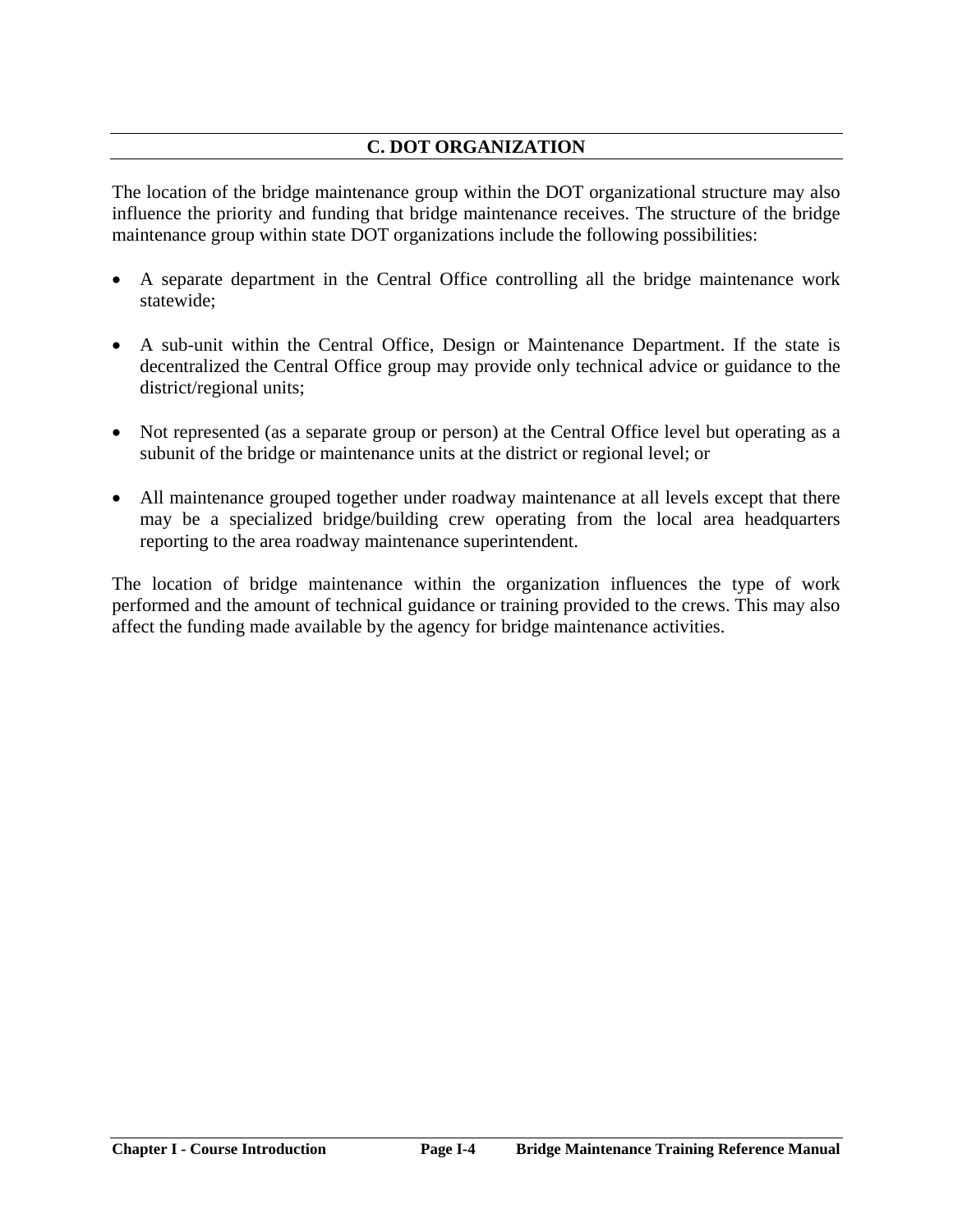# **IV. BRIDGE MAINTENANCE CONCEPTS**

Many bridges are functionally or structurally deficient. Maintenance cannot improve functionally deficient bridges. Although many structural deficiencies result from improper design and construction, improper maintenance is their number one cause.

Damage resulting from plugged scuppers and drains, leaky joints, rutted wearing surfaces and peeled paint accelerate deterioration and compound repair requirements. The damage ultimately imposes a severe limitation on the operational capabilities of structures, as shown in Exhibits IV.1, IV.2, and IV.3. With the cost of constructing and replacing bridges escalating every day, it is imperative that we make the most out of our existing bridges. Doing this is simple:

- First, properly maintain each bridge to extend its service life.
- Second, immediately repair any structural damage or deterioration of the bridge to prevent increased damage or deterioration.
- Third, upgrade the load capacity of structures to meet traffic requirements.

Categories of bridge maintenance and repair are discussed in the following section.



**Exhibit IV. 1 Severely decayed timber beam** 



**Exhibit IV. 2 Severe embankment erosion** 



**Exhibit IV. 3 Severely Deteriorated Reinforced Concrete**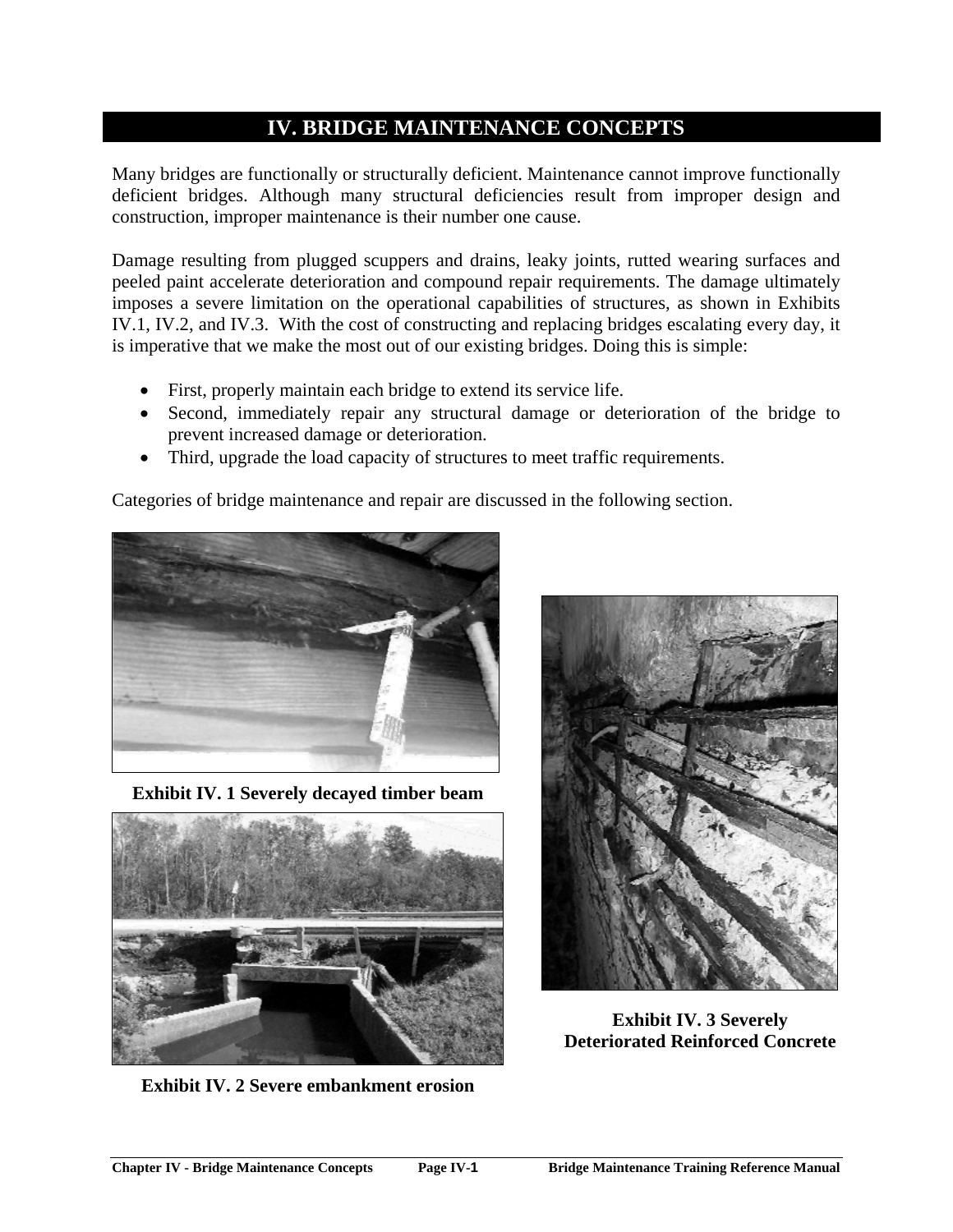## **A. LEVELS OF BRIDGE MAINTENANCE**

Preventive maintenance, repair, rehabilitation and replacement are the successive levels of a comprehensive bridge maintenance program.

#### **PREVENTIVE MAINTENANCE**

Preventive Maintenance (PM) is the recurrent day-to-day, periodic, or scheduled work that is required to preserve or restore a bridge so that it can be effectively utilized as intended. It includes work to prevent damage to or deterioration of a bridge that otherwise would be more costly to restore. The concept of preventive maintenance involves repair of small or potential problems in a timely manner so that they will not develop into expensive bridge replacements. As such, PM is the most important function of bridge maintenance.

Preventive maintenance activities can be divided into two groups: those performed at specified intervals and those performed as needed.

#### **SPECIFIED INTERVAL MAINTENANCE**

This group includes the systematic servicing of bridges on a scheduled basis. The interval varies according to the type of work or activity. Tasks identified as interval maintenance can be incorporated into a maintenance schedule for that bridge. Examples are:

- Cleaning drainage facilities.
- Cleaning and resealing expansion joints.
- Cleaning expansion bearing assemblies.

## **AS-NEEDED MAINTENANCE**

These activities are performed when the need is foreseen for remedial work to prevent further deterioration or the development of defects. The need for this type of maintenance is often related to the environment or identified during inspections. Example activities include:

- Sealing concrete decks.
- Painting steel members.
- Snow and ice removal.

## **REPAIR & REHABILITATION**

Bridge repair is actually an extension of a good maintenance program. It involves maintaining the bridge's current load capacity. Selection of the correct repair technique for a bridge of any type and material depends upon knowing the cause of a deficiency and not its symptoms. If the cause of a deficiency is understood, it is more likely that the correct repair method will be selected and that the repair will be successful. A general procedure to follow for designing and executing a repair involves the evaluation and determination of the causes for the deficiency and the methods, materials, and plans to be used in the execution of the repair.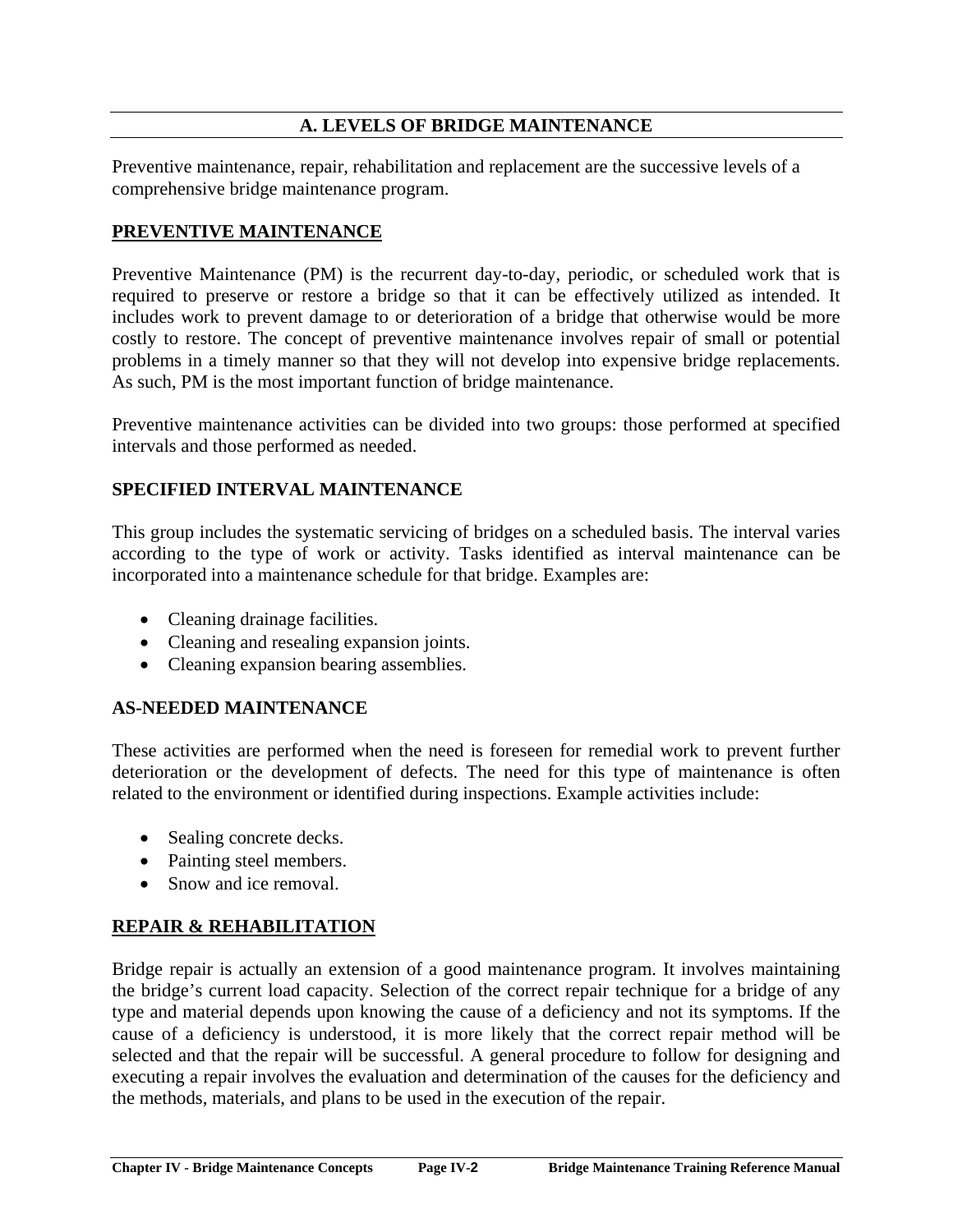# **EVALUATION**

The first step is to evaluate the current condition of the structure. Items to include are:

- Review of design and construction documents.
- Review of past bridge inspection reports.
- Review of past maintenance records.
- Visual examination, nondestructive tests, and laboratory tests.

## **RELATE OBSERVATIONS TO CAUSES**

Evaluation information must be related to what caused the damage. Since many deficiencies are caused by more than one thing, a basic understanding of the causes of deterioration is required.

## **SELECT METHODS AND MATERIALS**

Once the underlying cause of the structural damage is determined, selection of appropriate repair materials and methods should be based on considerations such as:

- What temporary construction works are required? (e.g. dewatering, cofferdams, etc..)
- What are the operating constraints? (e.g. time, weather, traffic)
- What are the advantages of temporary versus permanent repairs?
- What materials are available?

## **PREPARE DESIGN PLANS AND SPECIFICATIONS**

That is, make all of the drawings and write out all of the special requirements or instructions that are necessary to complete the job. For work done within your own organization, this may simply be hand drawn sketches and notes.

## **EXECUTE THE REPAIR**

The success of the repair depends on the degree to which the repair is executed in conformance with the plans and specifications.

#### **UPGRADING & STRENGTHENING**

The upgrading of existing bridges is usually required where they are to carry heavier live loads than those for which they were designed to. Upgrading or strengthening may also be required because of inadequate design or as the result of localized deterioration.

## **REPLACEMENT**

The replacement of bridge member components is based on the type of the existing member, equipment availability, and the training level of the repair crews.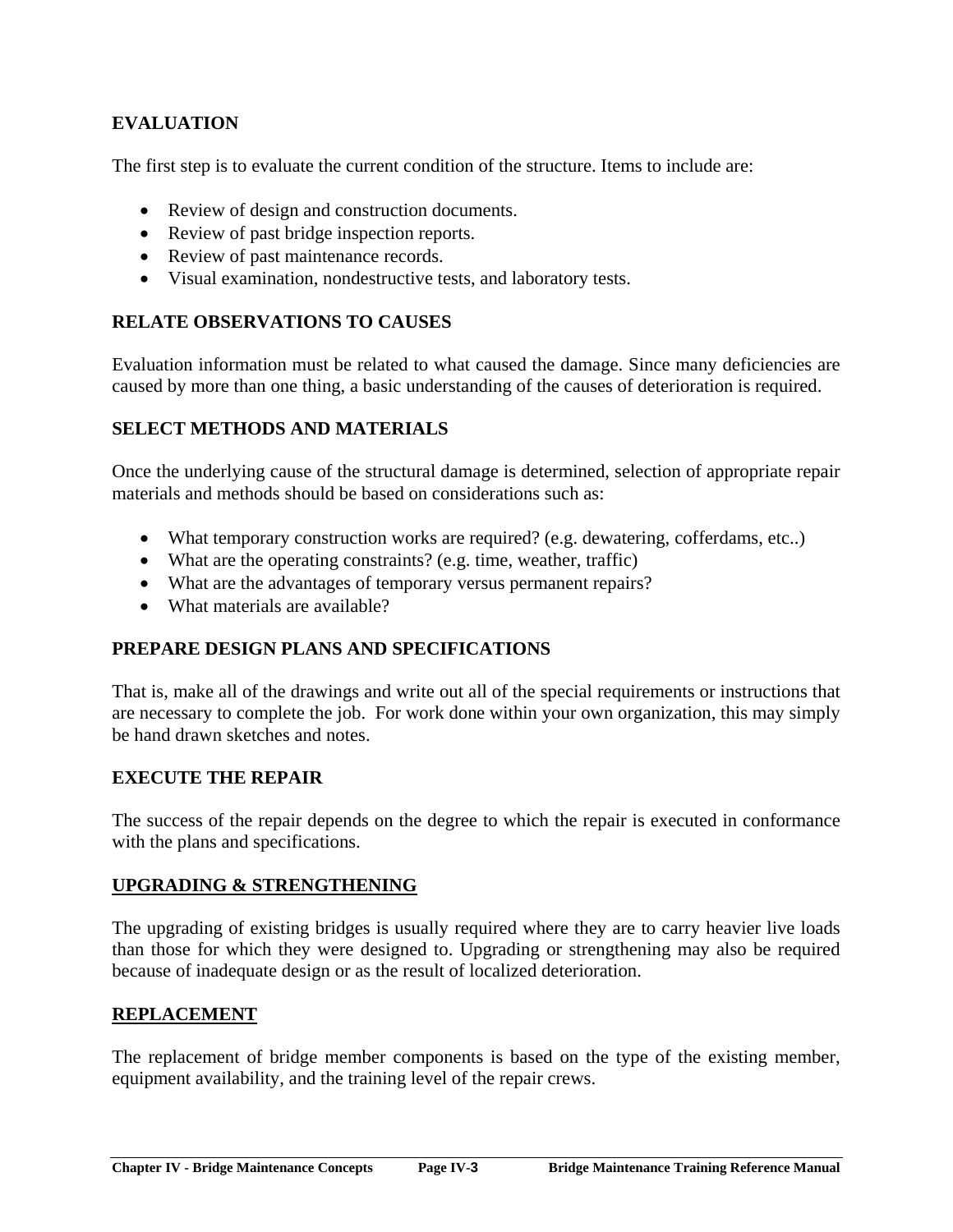## **B. COMMON PREVENTIVE MAINTENANCE (PM) TASKS**

Some maintenance tasks are common to all bridges despite their individual designs and construction materials. These tasks are incorporated into standardized maintenance operating procedures and generally involve keeping the bridge clean and conducting work to prevent bridge deterioration. Some of these items are discussed below, and will be addressed individually in subsequent chapters.

## **OVERLAY**

Overlays to bridge decks can be applied as part of a preventive maintenance program as well as part of the deck repair process. Types of overlays are discussed in Chapter X.

#### **MAINTAIN DRAINAGE**

#### **DECK DRAINS**

Drains and scuppers should be open and clear to ensure that the deck drains properly and that water does not pond. Ponding of water on the deck increases the dead load on the bridge and presents a hazard to drivers in the form hydroplaning. Proper drainage also prevents water from leaking through the deck or joints to deteriorate other superstructure components.

#### **WEEP HOLES**

Weep holes in abutments should be routinely flushed to ensure free passage of water. Weep holes in the undersides of voided slabs should be maintained pushing blockage back into the voids (similar to re-opening a tube of caulk).

#### **ICE AND SNOW REMOVAL**

The primary reason for the removal of snow and ice is to provide a safe bridge for motorists. Bridges are generally the first portions of the road network to ice over and require immediate attention in freezing weather. The primary means to combat the accumulation of snow and ice is plowing the snow from the traffic lane of the bridge, spreading abrasives (crushed rock, sand, cinders, etc.) to improve the wheel traction, and chemicals to lower the freezing point of the water on the deck. When deicing salts (calcium chloride or sodium chloride) are used as part of this process, it is imperative that the maintenance schedule includes cleaning the bridge in the spring to remove any lasting effects of the salts. Any abrasives used on the structure should be removed as soon as possible after the snow period is over to reduce wear on the deck.

## **TRAFFIC SAFETY FEATURES**

It is important that traffic control items (clearances, load classifications, speed signs, centerlines, etc.) be maintained on a regular basis. It is especially important for moveable bridges that navigation lights, traffic control systems, and protective fender systems be monitored regularly. This is a safety issue; so it is important part of a complete maintenance program.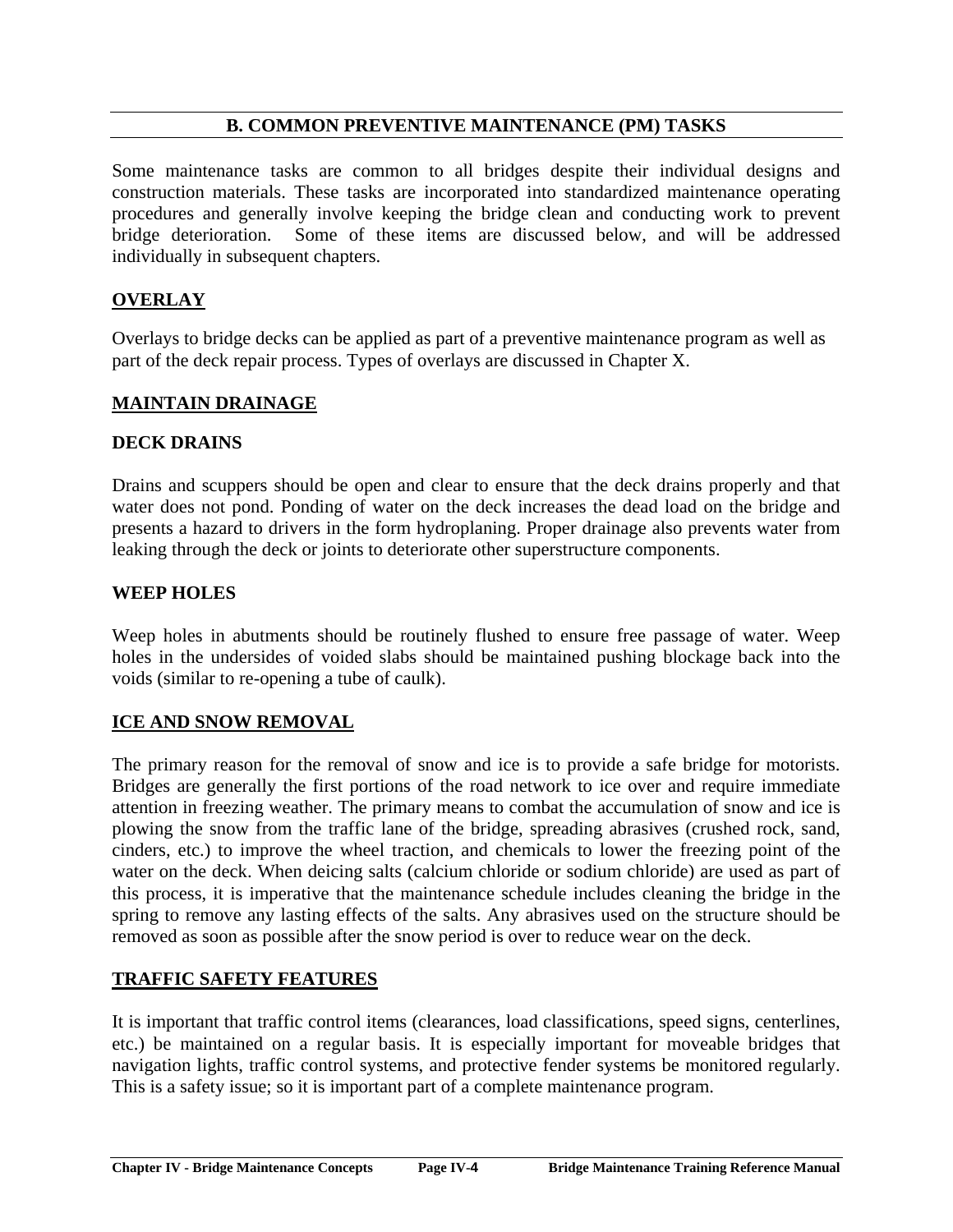# **CLEANING, SEALING, PROTECTING AND LUBRICATING**

A good pressure washer is a fundamental bridge maintenance tool. While cleaning bridges, crews should have the materials on hand to touch up, protect and lubricate freshly cleaned bridge parts. Paint, epoxy, wood preservative, mortar and general-purpose lubricants go hand-in-hand with cleaning activities. Some typical applications follow.

# **BEARINGS AND ROLLERS**

All rockers, pins, and rollers are to be kept free of debris and corrosion, lubricated where necessary, and maintained in good working order. A "frozen" or locked bearing that becomes incapable of movement allows the stresses generated to become excessive and may even cause a major failure in some affected member.

## **BIRD CONTROL**

Birds like to live on bridges. In particular, steel bridges with wide flanges or flat gusset plates are attractive to birds. Wash these areas and install bird screens routinely.

## **SPOT PAINTING STEEL MEMBERS**

Once steel members begin to corrode, they will begin to lose strength. It is important that areas of spot rust be touched up routinely. The loose rust must always be removed before the touch up. Importantly, if the corrosion is due to exposure from a leaking drain or joint, maintenance or repair of the source defect must be coordinated with the spot painting.

## **CLEANING AND SEALING TIMBER MEMBERS**

Pre-treated timber will deteriorate after about 5 years if it is not maintained. So, pressure wash and seal exposed timber elements on a routine basis. Commercial products such as Thompson's Wood Cleaner and Preservative are a good choice for this type of PM. The maintenance interval should be selected in accordance with the manufacturer's instructions.

## **CLEANING AND SEALING CONCRETE**

Pressure wash decks and bridge seats routinely, at least once a year. Periodically apply an approved pourable concrete sealer after cleaning. Experienced bridge maintenance workers may recall applying linseed oil to concrete elements routinely. This practice has generally been eliminated for environmental reasons, but there are a number of products available today that will effectively seal concrete. Check with your Materials Engineer to see what is available in your state. Establish an interval for sealing concrete in accordance with the manufacturer's instructions.

# **CLEANING AND POINTING MASONRY UNITS**

The mortar in masonry construction is a structural component, and the ability of a masonry unit to function as designed is dependent upon proper grouting and pointing. Many states include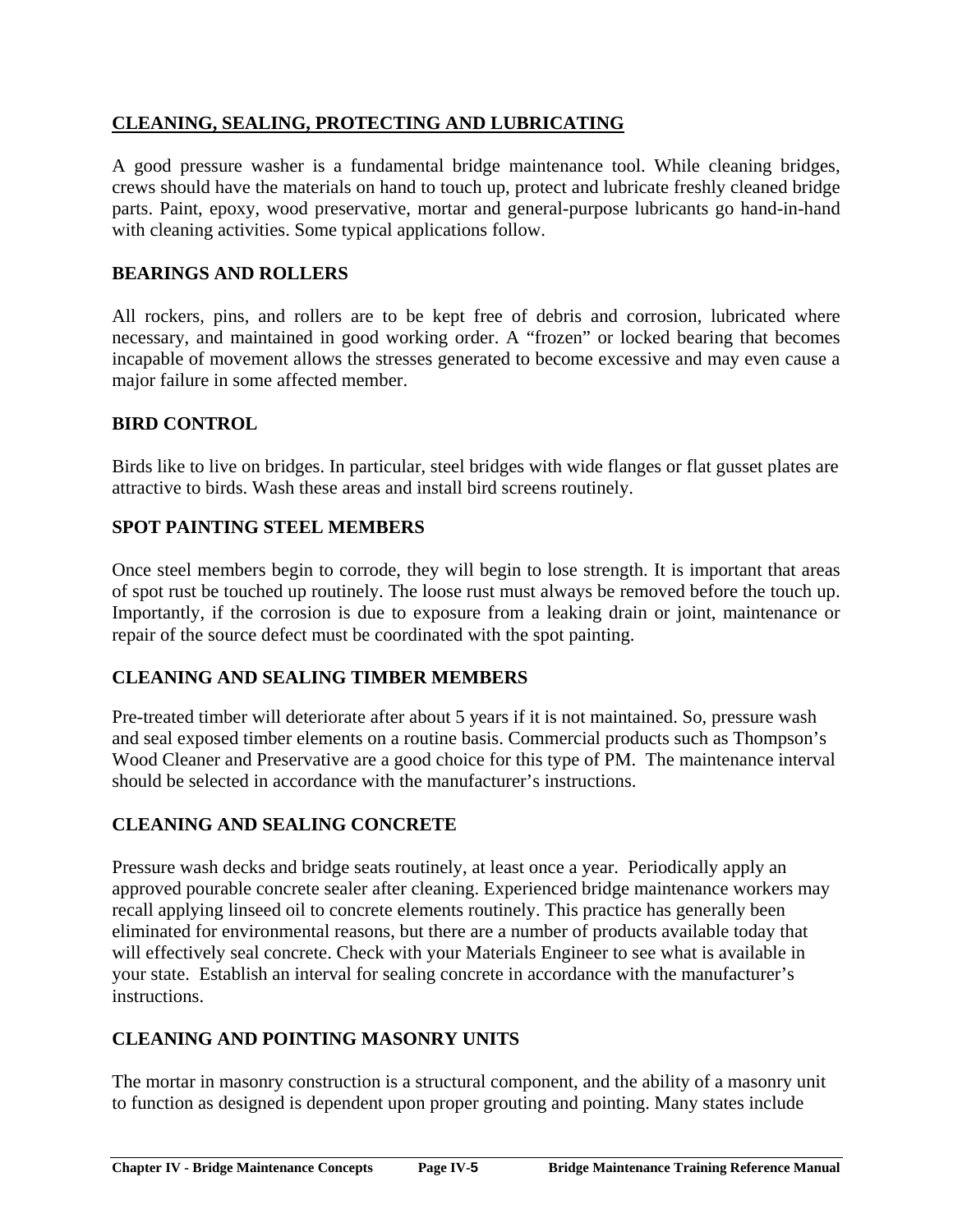requirements for pointing techniques and materials in their standard specifications. In any case, commercial grades Type N or Type S mortar are appropriate for bridge maintenance.

## **DEBRIS REMOVAL**

#### **SUPERSTRUCTURE**

Any debris left on the superstructure due to traffic or high water should be removed for safety reasons and to prevent deterioration in areas were the debris would trap moisture onto the superstructure.

#### **SUBSTRUCTURE**

Debris or floating ice that drifts against the substructure can cause premature deterioration and place excessive lateral loads on the whole structure. The techniques available to remove drift are:

- Clear small debris with a pole or hook.
- Pull large pieces of debris clear with a crane.
- Clear large and small pieces of debris with a powerboat.
- Blast large jams to break them up.

## **MAINTAINING DECK JOINTS**

Joints are designed to provide for rotation, translation, and transverse movements of the superstructure under live loading and thermal expansion. The system should also prevent water leakage onto the components below the bridge deck. Routine maintenance for various joint types is discussed below:

## **FINGER JOINTS**

Interlocking steel fingers attached to a steel plate allow longitudinal deck movements.

- *Clogged joint and drain trough*. Frequently flush and clean the joint and drainage system to remove debris accumulation in the system. This will also help prevent corrosion and concrete deterioration.
- *Loose joints.* Remove loose or faulty bolts or rivets, reposition the expansion device, and rebolt. It may be necessary to countersink the bolts or rivets to avoid future problems.
- *Broken finger joints.* Weld replacement fingers onto the joint.
- *Fingers closed.* Trim the expansion fingers or remove the system, reposition, and reinstall.

## **ARMORED JOINTS**

These consist of steel angles at concrete edges which are left open or filled with a mastic or other material to prevent intrusion of debris. If the joints are clogged, clean out the joint, repair any broken angles, and apply a liquid or preformed compression joint sealant for waterproofing and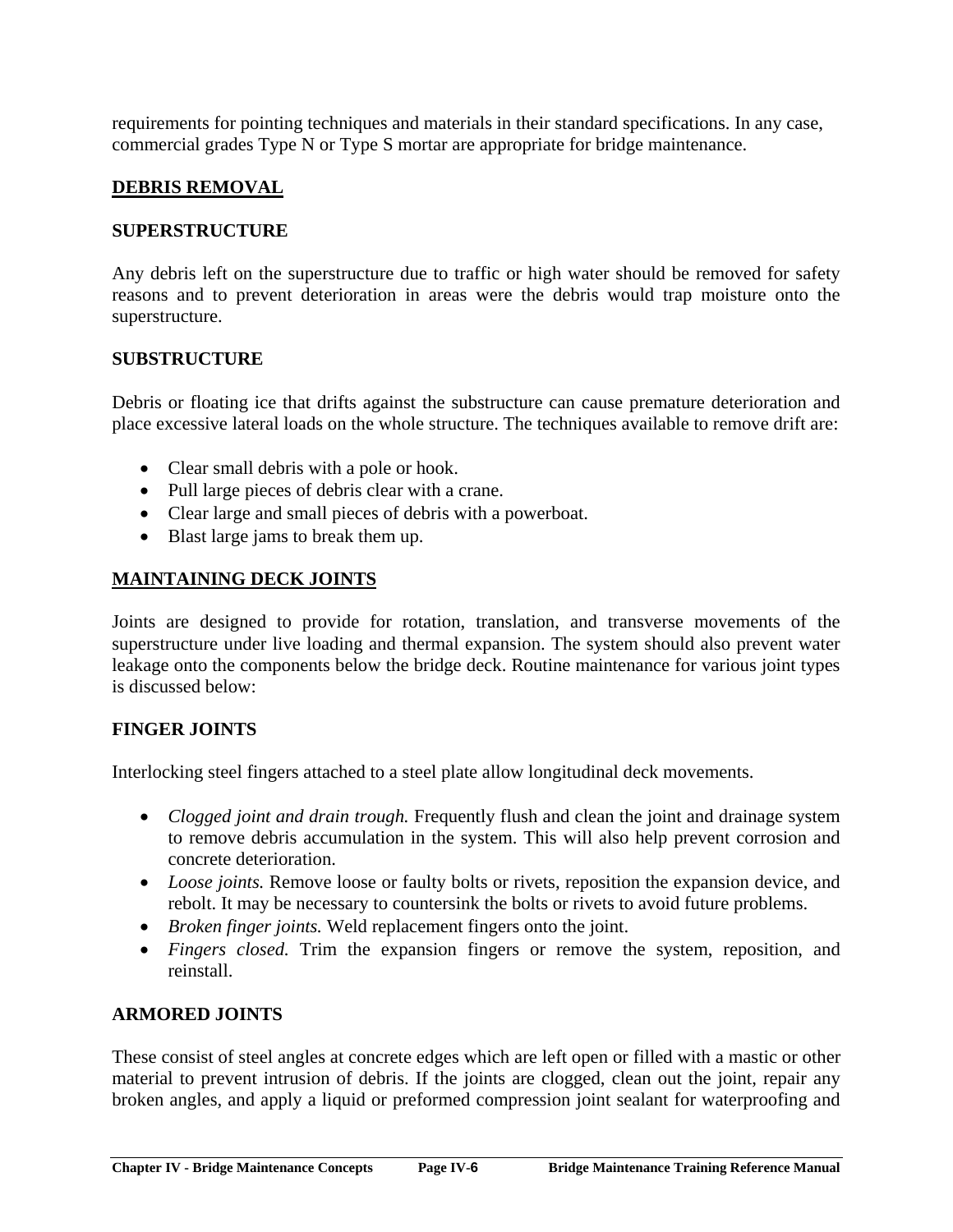to prevent debris intrusion.

## **SLIDING PLATE**

A horizontally positioned steel plate is anchored to the deck and allowed to slide across an angle anchored to the opposite face of the opening.

- *Clogged expansion gap.* Remove any dirt, debris, or asphalt from the gap to ensure that sliding plate interacts properly with its angle seat.
- *Joint closed.* Trim the steel plate.

## **PREFORMED STRIP SEAL**

A sealed, waterproof joint system that uses steel plates and angles molded into neoprene coverings to provide an anchorage and load transfer.

- *Faulty section.* Remove and replace.
- *Filled Fland.* Remove any dirt or debris.
- *Loose or broken bolts.* Remove broken bolts and replace with "J" bolts.

## **COMPRESSION SEAL**

This is extruded neoprene with a cross-sectional design and elasticity to provide for retention of its original shape. Leakage is the most common failure associated with this joint sealant and requires replacement of the deficient seal over its entire length. If cold poured elastomeric sealants are approved for use, they make a desirable replacement for compression seals.

## **SCOUR PROTECTION**

Removal of the soil from beneath the substructure undermines the load carrying capacity of the bridge. Preventive maintenance for scour includes:

- Place sandbags around the base of bents, piers, and abutments, particularly at the upstream end.
- Place riprap consisting of stones weighing at least 50 pounds or bags filled with stones or cement mortar.
- Divert drainage lines when scouring is due to local ground drainage, storm sewer outfall or drainage from the deck itself.

# **BANK RESTORATION**

Bank restoration involves the area in and around the abutments and up to the waterline. Erosion is the biggest problem and a maintenance program should include filling in washouts and seeding or using riprap to help prevent erosion.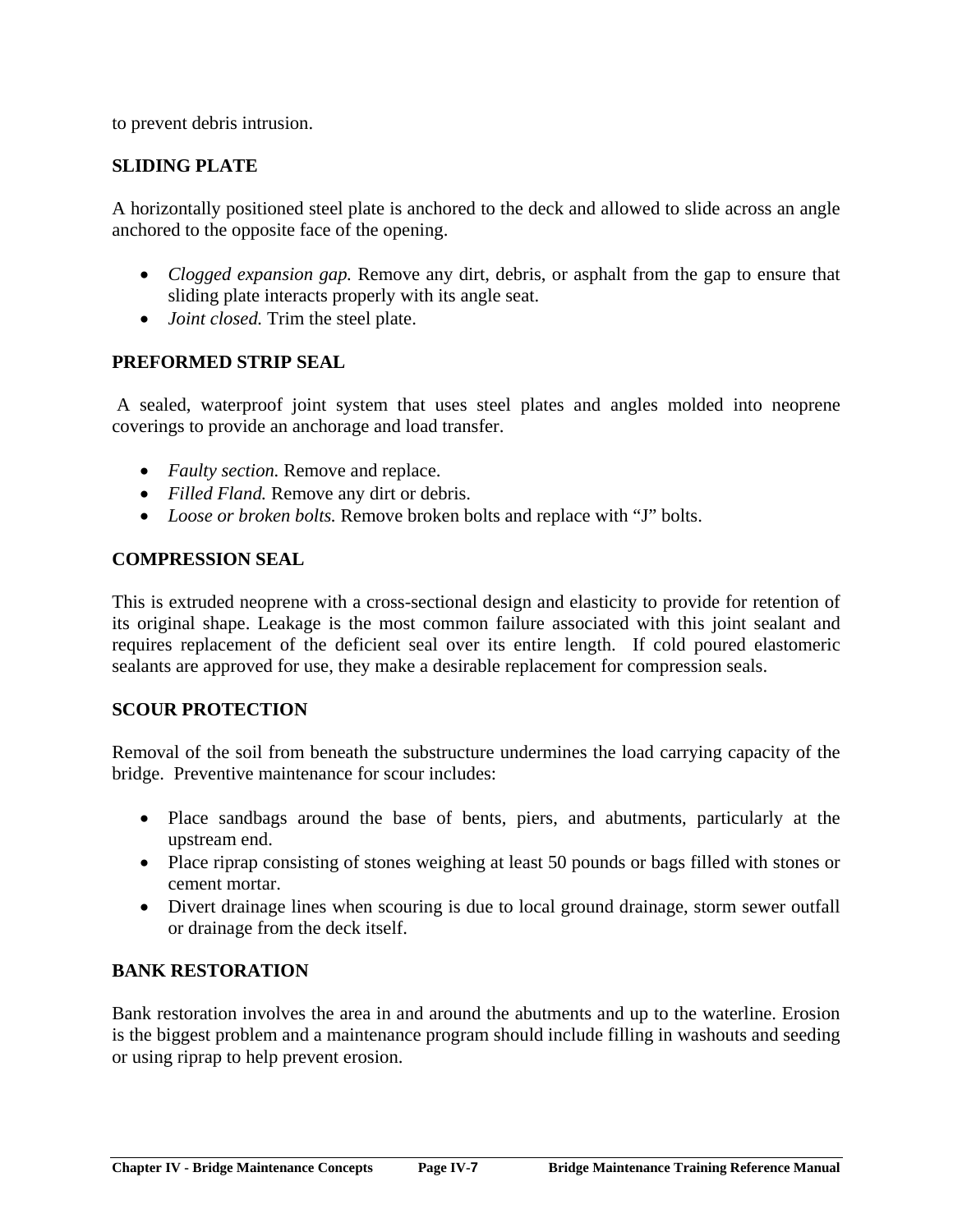# **C. IMPORTANCE OF PREVENTIVE MAINTENANCE**

One of the major reasons for performing preventive maintenance (PM) on a bridge is to preserve the investment that has been made in the acquisition of the bridge. The cost of replacement is usually considerably higher than the initial construction cost.

Similarly, when major repairs or rehabilitation become a necessity, the cost is high. The cost analysis completed for a particular bridge rehabilitation showed that normal preventive maintenance could have been performed on ten bridges for the same amount of money. This evidence supports the statement made by a bridge inspection engineer that the State of Illinois simply cannot afford NOT to perform preventive maintenance.

Several articles have been written that show the value of performing preventive maintenance on bridges. One such report describes New York's experience in bridge maintenance. The report describes how comparisons were made between the condition of bridges and the cost of repairs. The report shows the condition rating, number of structures, average repair cost per bridge for the rating, and, finally, the total repair cost, as shown in Exhibit IV .4. A plot of the average repair cost per structure and the rating is shown in Exhibit IV .5.

| Rating             | No. of<br><b>Structures</b> | <b>Average Repairs Necessary</b><br>per Structure (\$) | <b>Total Repairs Necessary (\$)</b> |  |
|--------------------|-----------------------------|--------------------------------------------------------|-------------------------------------|--|
|                    | 60                          | 217,490                                                | 13,049,000                          |  |
|                    | 170                         | 217,490                                                | 36,973,000                          |  |
|                    | 296                         | 211,496                                                | 62,603,000                          |  |
|                    | 931                         | 109,445                                                | 101,893,000                         |  |
|                    | 1714                        | 44,094                                                 | 75,577,000                          |  |
| 6                  | 2192                        | 13,446                                                 | 29,474,000                          |  |
|                    | 972                         | 3,238                                                  | 3,147,000                           |  |
| <b>Grand Total</b> |                             |                                                        | 322,716,000                         |  |

Exhibit IV.4 Cost of Repairs Necessary in 1980

When comparing bridge conditions and maintenance costs, it was found that the repair cost increased rapidly as their condition worsened. The cost of maintaining a bridge at a condition of 5 was relatively modest in comparison to costs when it was allowed to deteriorate further. A second part of the study shows the relationship of the bridge condition to deterioration over time. Based on the then current rate of repair, it was estimated that a backlog of \$39 million in repairs existed in 1980. This backlog was estimated to peak at \$47 million by 1990.

A review was made of posted bridges versus rating. The conclusion was that the number of bridges requiring posting would jump dramatically by 1990 and by the year 2018, over half of the bridges in New York will need to be posted.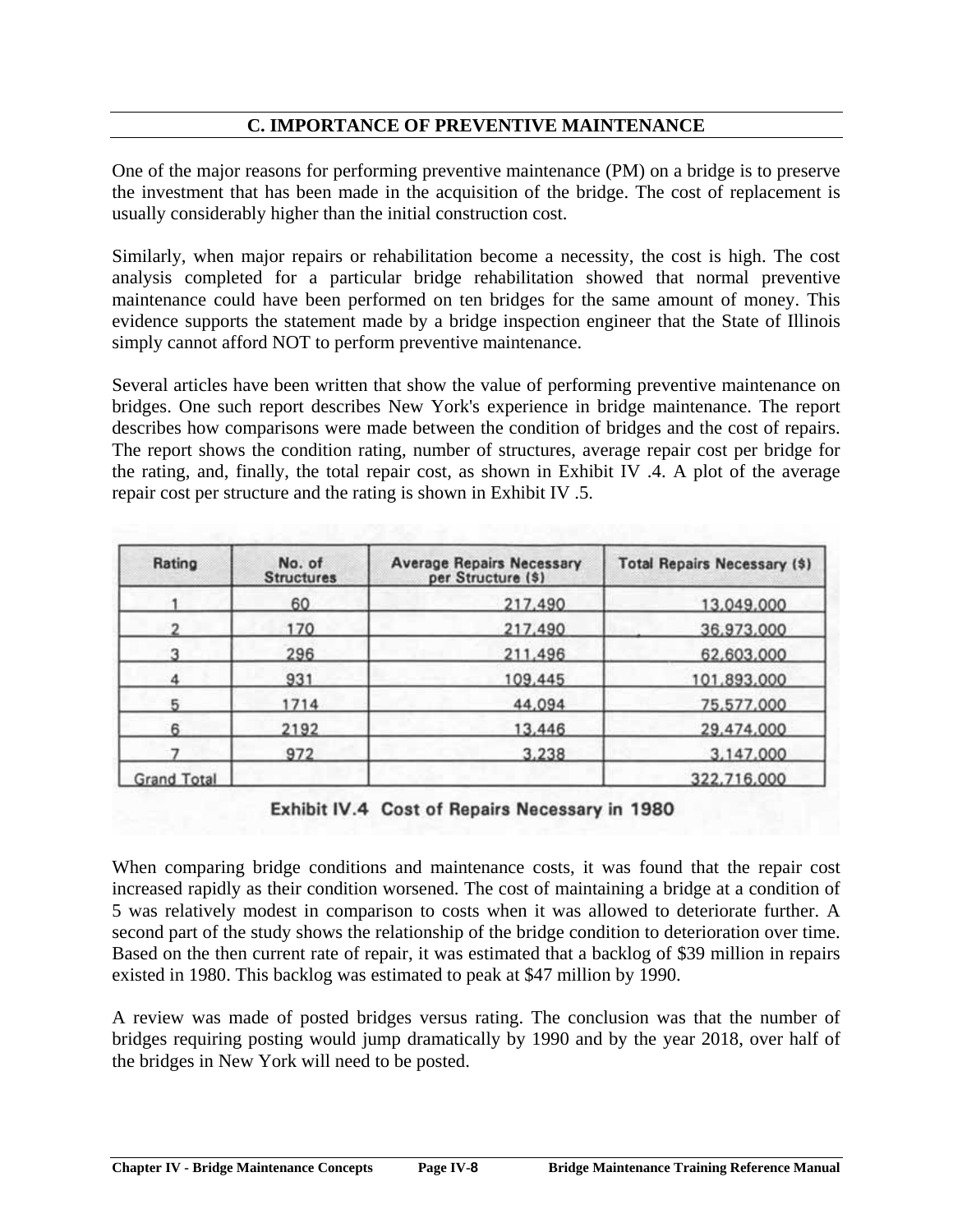The American Public Works Association (APWA) conducted a survey to determine the preventive maintenance that was actually being performed based on costs and required manhours. The results were shown using costs per square foot of bridge deck. The survey showed that an average of \$7.53 per square meter (\$0.70 per square foot) was expended while the amount estimated to adequately maintain the bridge deck was \$25.83 per square meter (\$2.40 per square foot). This value is for preventive maintenance only and does not include the cost of replacement or major repairs. While the survey is based on only 23 cities and counties, the results are fairly indicative of the money actually being spent for preventive maintenance. In addition to the need for more preventive maintenance the survey also noted a shortfall in the dollars necessary for restoration and rehabilitation work of the same magnitude of difference.



Exhibit IV.5 Graph of Repair Costs

Preventive maintenance is also essential to safety when one considers the possibility of catastrophic failure, such as the bearing failure that happened on the Connecticut Turnpike's Mianus River Bridge in 1983.

Agencies are beginning to address the cost effectiveness of preventive maintenance. The Pennsylvania Department of Transportation, however, has developed *Standards for Bridge Maintenance,* Publication 54, rehabilitation work and preventive maintenance. Cost effectiveness is addressed in this study. As bridge management systems are implemented it will be possible to measure the cost effectiveness of preventive maintenance and establish levels of preventive maintenance based on the bridge type and location.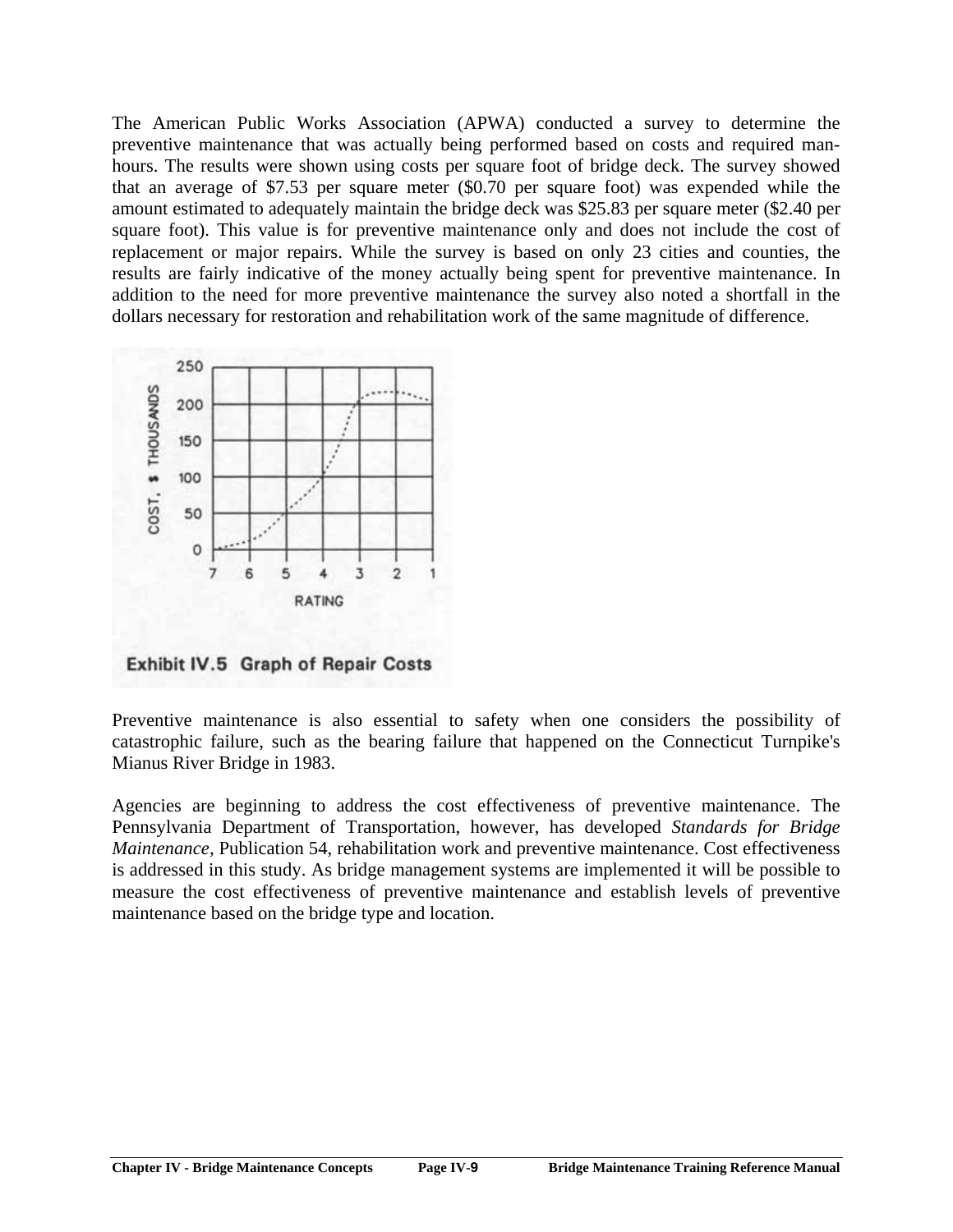## **AGENCY PM POLICY**

Several DOT's have implemented procedures in their bridge inspection/maintenance programs to place more emphasis on PM. For example in Pennsylvania, PM crews precede the inspection unit to clean bridge seats, substructures and decks before most scheduled visits by inspectors. This prevents more serious problems and helps the inspectors to see problems more easily. Pennsylvania has added to the biannual bridge inspection over 76 maintenance items that, if needed, are, to be identified with a priority and quantity. This information is used to plan future maintenance work.

In New York State the performance of bridge maintenance units is measured based on the condition ratings of the bridges for which they are responsible. The objective of the maintenance crew, when they work on a bridge, is to get the condition rating above a certain level -say "6" or above. Rather than spending all the maintenance budget keeping bridges open that are in poor condition, agencies are recognizing that it is less expensive to concentrate on preventing them from getting in poor condition.

During 1988-1989, a consortium of civil engineering departments of New York City colleges and universities administered by the Center for Infrastructure Studies at Columbia University undertook the development of a preventive maintenance management system (PMMS) for New York City. The system concentrates on bridges in "good" to "very good" condition although it makes it clear that PM must also be performed on "fair" to "poor" bridges until a steady state is reached.

| <b>Maintenance Activity</b> | Number of<br>crews<br>14.81 | Crew size<br>5 | <b>Total staff</b><br>74 | <b>Total cost</b><br>\$2,941,853 |
|-----------------------------|-----------------------------|----------------|--------------------------|----------------------------------|
| Debris removal              |                             |                |                          |                                  |
| Sweeping                    | 5.11                        |                | 5                        | 299,690                          |
| Clean drain system          | 10.95                       |                | 44                       | 1,847,938                        |
| Clean pier/abut tops        | 5.19                        | 5              | 26                       | 1,595,406                        |
| Clean open gratings         | 0.17                        |                |                          | 37,223                           |
| Clean expansion joints      | 7.21                        |                | 50                       | 1,957,635                        |
| Wash salt splash zone       | 8.45                        |                | 59                       | 2,631,704                        |
| Painting of steel           | 24.66                       |                | 271                      | 19,438,300                       |
| Spot paint steel            | 21.36                       | 5              | 107                      | 8,737,013                        |
| Paint salt splash zone      | 7.27                        | 11             | 80                       | 5,667,292                        |
| Patch sidewalks             | 7.59                        |                | 23                       | 1,544,535                        |
| Crack sealing               | 4.89                        | 3553           | 24                       | 1,603,081                        |
| Electrical maintenance      | 2.50                        |                | 13                       | 936,500                          |
| Oil mechanical parts        | 3.50                        |                | 11                       | 575,400                          |
| Replace wearing surfaces    | 0.20                        | 30             | 6                        | 1,614,980                        |
| Total personnel required    |                             | $\overline{a}$ | 794                      |                                  |
| Total cost of program       | --                          | --             |                          | 51,428,550                       |

**Exhibit IV.6 Summary of Statistics for Preventive Maintenance Management Program**